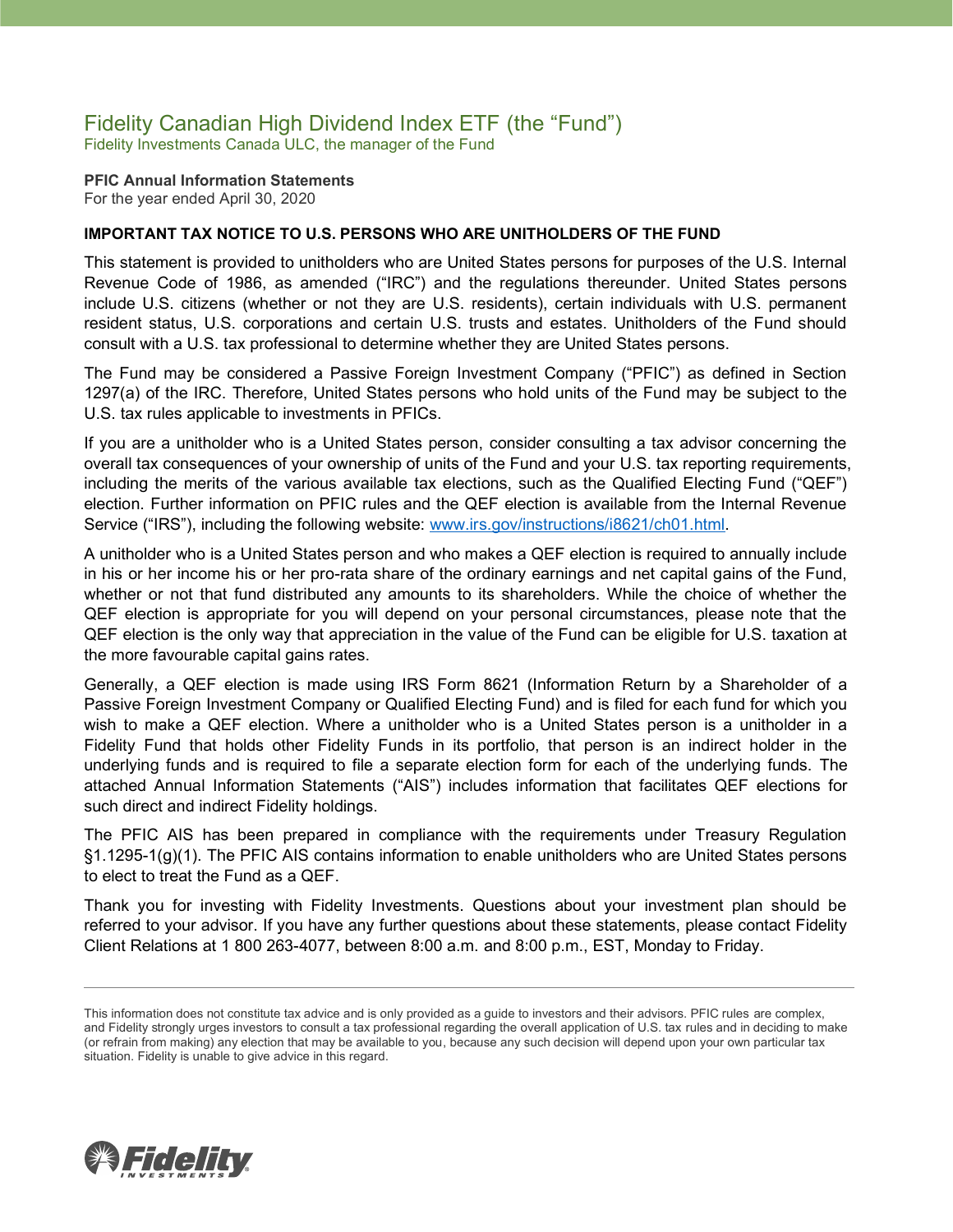## Fidelity Canadian High Dividend Index ETF

#### **PFIC Annual Information Statements (US\$)**

For the Fund's PFIC taxation year ended April 30, 2020

- 1. This Information Statement applies to the PFIC taxation year of Fidelity Canadian High Dividend Index ETF (the "Fund") commencing on May 1, 2019 and ending on April 30, 2020.
- 2. The per-unit, per-day amounts of ordinary earnings and net capital gains of the Fund and its lower-tier Fund(s) as applicable, for the period specified in paragraph (1) are provided in the table:

| <b>FIDELITY FUND HELD DIRECTLY</b>                               |                                       | <b>ORDINARY</b><br><b>EARNINGS \$</b> | <b>NET CAPITAL</b><br><b>GAIN \$</b>             |                                              |
|------------------------------------------------------------------|---------------------------------------|---------------------------------------|--------------------------------------------------|----------------------------------------------|
| Fidelity Canadian High Dividend Index ETF                        |                                       | 0.00264935                            | 0.00071922                                       |                                              |
| <b>FIDELITY LOWER-TIER FUNDS HELD</b><br><b>INDIRECTLY</b>       | <b>ORDINARY</b><br><b>EARNINGS \$</b> | <b>NET CAPITAL</b><br><b>GAIN \$</b>  | <b>FUND'S U.S. TAX</b><br><b>YEAR COMMENCING</b> | <b>FUND'S U.S. TAX</b><br><b>YEAR ENDING</b> |
| <b>Fidelity Canadian Money Market</b><br><b>Investment Trust</b> | 0.00000064                            | 0.00000000                            | May 1, 2019                                      | April 30, 2020                               |

To determine your pro-rata share of the amounts of ordinary earnings and net capital gains of the Fund and each of its lower-tier Fund(s) held directly and indirectly, as applicable, multiply the per-unit per-day amounts indicated above by the number of units of the Fund held and the number of days you held the units during the Fund's PFIC taxation year.

Here is an example to illustrate the calculation using the per-unit, per-day factors.

You own 100 units of Fund A from the period May 1, 2019 through October 31, 2019. You purchased an additional 100 units of Fund A on November 1, 2019. You did not sell any units of the Fund at any time during the year. Fund A has a PFIC taxation year end of April 30, 2020.

The Fund's ordinary earnings were \$0.001 per unit, per day.

Result: Your ordinary earnings for 2020 of the directly held Fund are (\$0.001 \* 183 days \* 100) + (\$0.001 \*181 days $*$  200) = \$54.50

Use the same calculation method in the example above to determine your pro-rata share of the amounts of ordinary earnings and capital gains for any applicable lower-tier Fund(s).